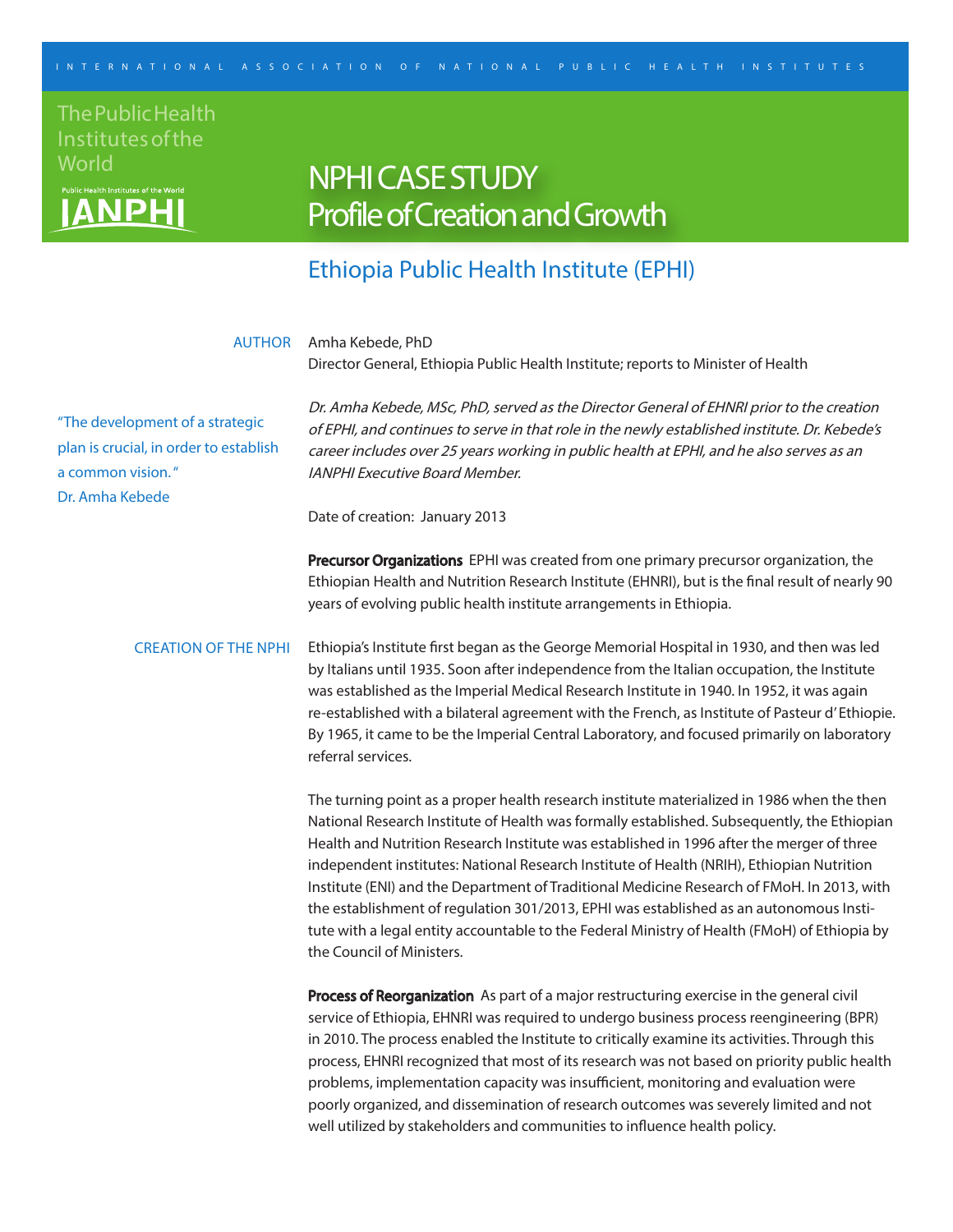#### page 2 ETHIOPIA PUBLIC HEALTH INSTITUTE (EPHI)

According to the former regulation, the major objective of EHNRI was research focused on major health and nutrition problems, as well as traditional and modern medicine. Immediately after the restructuring, the research transitioned towards a more comprehensive public health approach. With this new, comprehensive approach, other objectives were identified, including the need for national coordination of research and a central database; the institute's responsibility for public health emergency management; a national mandate for strengthening the laboratory system; and the inclusion of new mandates for technology transfer, health system, and environmental health research. These additional responsibilities and mandates called for a new regulation that would make it easier for the institute to achieve its new mission and vision more efficiently.

#### BENEFITS OF THE INSTITUTE

The establishment of EPHI has provided a number of benefits to the state of public health in Ethiopia. One of the great advantages of having a dedicated national public health institute like EPHI is the establishment of clearly defined public health mandates, leadership, and lines of authority. Additionally, it provides opportunities for clarity of mission and focused objectives. In other words, creation of an independent national level institute makes it possible to be in a strong position to act in a more coordinated manner – in the best interest of public health – and to adapt to changing priorities. Furthermore, it will create an environment conducive to the clarification and consolidation of legal authorities for many activities such as conducting surveys and surveillance, mounting responses to public health emergencies, and developing a national reference laboratory.

Creating a strong national public health institute like EPHI is an important step forward in conducting, translating, and adapting scientific evidences into policies and program implementation, thereby protecting the public's health. Strengthening Ethiopia's national public health institute enables better prevention and control of infectious and non-infectious diseases, including injuries. Success of EPHI will depend on accurate collection, analysis, and dissemination of data to implement and monitor evidence-based programs. In the long run, this will also reduce dependency on external expertise and support, and at the same time, it increases country ownership and sustainability of national public health programs.

#### SELECTED CORE FUNCTIONS

As a public health institute, EPHI closely works with FMoH and other stakeholders in many areas. It provides evidence-based information through research findings, handles public health emergency management, conducts health and health-related surveys and surveillance, supports the national laboratory system, and produces vaccines and diagnostic testing.

A number of issues were identified as bottlenecks in carrying out the Institute's responsibilities efficiently, highlighting the need for a comprehensive national public health institute as a way of strengthening the national health system. The new regulation, as powers and duties of the new EPHI, gives a clear legal framework regarding public health research in 10 of its 21 sub-sections. Therefore, as a public health institute, EPHI's legal mandate is to ensure availability of critical epidemiologic and interventional scientific evidences through research for informed public health decision-making. The data generated will be critical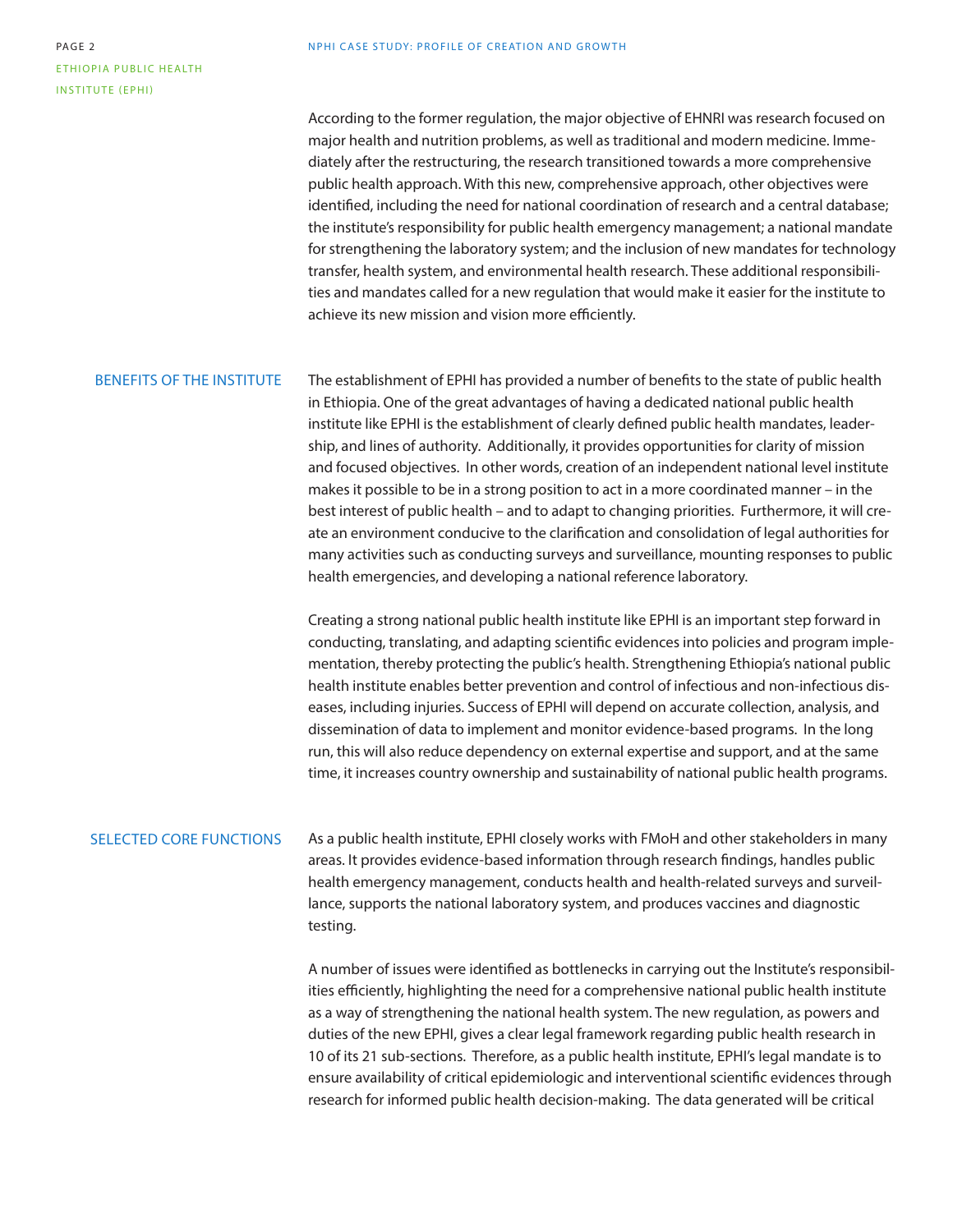to formulating appropriate health policy, designing and implementing safe and effective interventions, and discerning where and how to invest human and financial resources. In addition to this, the recurrence of epidemics and the fragmented approach in their handling presented another problem, which led to the identification of public health emergency management as an area in which EPHI should be engaged. From a public health emergency management standpoint, sub articles 11 to 16 clearly address the powers and duties of the Institute. As a public health institute, EPHI is now in a better position for prevention, preparedness, early warning, response, and recovery from any natural or manmade disaster. The new regulation has also allowed for implementation of new focus areas including technology transfer, health system research, vaccine and diagnostic production, and both short-term and long-term trainings in collaboration with universities.

Throughout EPHI's development process, Dr. Kebede and his team addressed various challenges. One of the greatest challenges has been recruiting and maintaining highly trained professionals to work at the Institute. Additionally, the timely procurement and delivery of essential items has been difficult. CHALLENGES TO THE INSTITUTE

> As EPHI underwent its initial development stages, the Institute worked closely with a number of both domestic and international partners. Working to harmonize and align the work of the Institute with its partners was challenging, but has also been beneficial to the successful establishment of EPHI.

#### Recommendations for Others Who Are **CREATING NPHIS**

Development of the strategic plan is crucial, in order to establish a common vision. The strategic plan is also a key step for identifying outputs and activities, allocating resources, standardizing operational plans and reports, and facilitating communication.

Reviewing the existing organizational structure in line with the requirements of the strategic plan is highly recommended to facilitate the plan's implementation.

Continuous consultation of partners and other relevant stakeholders in planning, implementation, and performance reviews is highly recommended to ensure ownership, facilitate implementation of the strategic plan, and ensure the utilization of its outputs.

Alignment of research, surveys, and surveillance with nationally prioritized areas, such as prevention of diseases and other key issues, is critical for ensuring the effectiveness of health programs and strategies.

Improving human resource management to retain and attract research staff; streamlining procurement processes to reduce delays in the purchasing of required inputs for survey and surveillances; and strengthening efficiency through communication and collaboration with relevant stakeholders is essential.

6 April 2015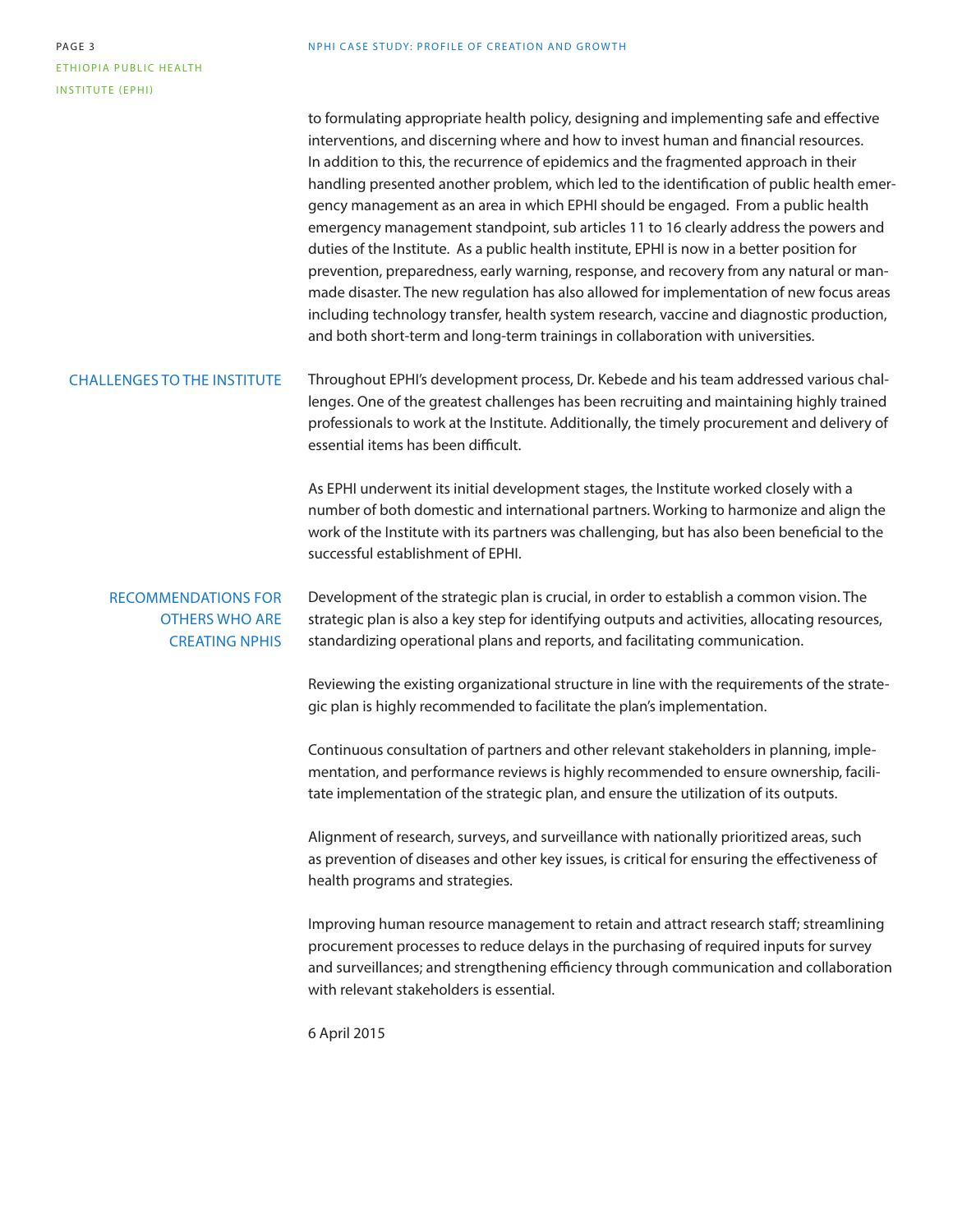PAGE 4 ETHIOPIA PUBLIC HEALTH INSTITUTE (EPHI)